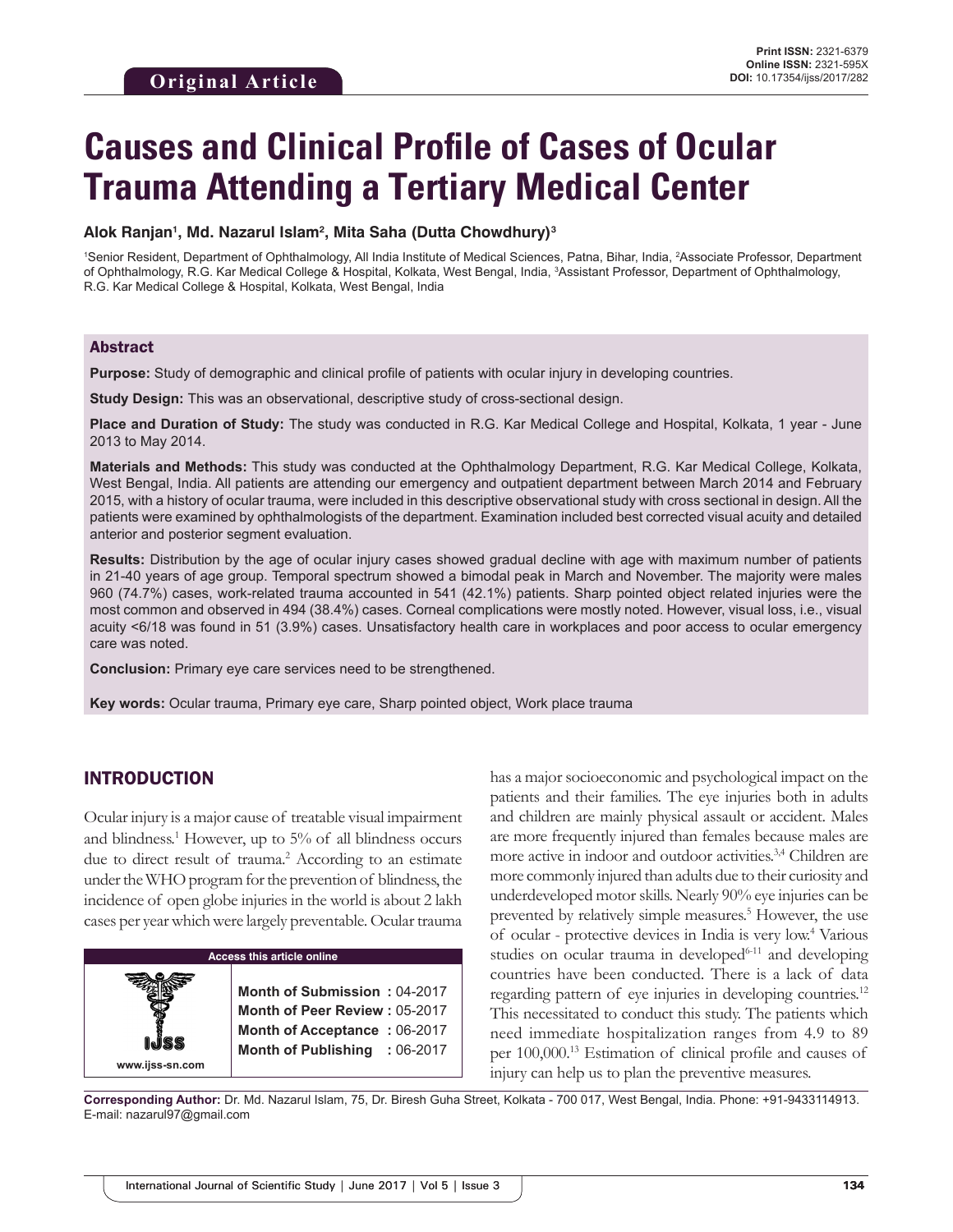## MATERIALS AND METHODS

The study was conducted in the Ophthalmology Department of a tertiary eye care hospital in India between June 2013 and May 2015. This was an observational, descriptive study of cross-sectional design. Patients attending the hospital outpatient department or emergency with a history of ocular trauma to one or both eyes or foreign body in either eye, within 15 days of occurrence were eligible for this study. Necessary approval from the Ethics Committee of the hospital was taken. Written informed consent was taken from each patient on a printed form before any examination. Detailed history was taken regarding age, sex, and residence, time of occurrence of injury, place, and type of injury inflicted. All patients underwent detailed anterior and posterior segment evaluation using slit lamp and direct and indirect ophthalmoscope, respectively. The intraocular pressure was measured (when indicated). Orbit was examined for any fracture that could be noted on palpation. Data were recorded on a pretested format and were analyzed in EPIINFO 6.04 software. Statistical calculations were done using Epitable calculator. Frequency and percentage were calculated using bar diagram and pie chart for data presentation.

## RESULTS

In this study, 1285 patients with injury either in one or both eyes were clinically examined between March 2014 and February 2015. Among 1285 cases, total number of eyes affected was found to be 1435.

#### **Age**

Out of 1285 cases sustaining trauma, 423 (32.91%) were in 0-20 years, 569 (44.28%) cases in 21-40 years, 249 (19.37%), 40 (3.11%) in 61-80 years, and 4 (0.31%) cases over age of 80 years, respectively. Maximum numbers of patients  $(569 = 44.3\%)$  were seen in 21-40 years age group (Figure 1). The mean age of the patients was  $29.81 \pm 16.57$ ).

#### **Sex**

There was male preponderance in patients sustaining ocular trauma and it was 1118 (87.00%) in comparison to female which was 167 (12.99%). The male and female proportion between 0-20 years were 367 (86.76%) and 56 (13.23%), 21-40 years 492 (87.76%) and 77 (13.53%), 41-60 years 221 (88.75%) and 28 (11.25%), 61-80 years 35 (87.50%) and 5 (14.28%), and over the age of 80 years 3 (75%) and 1 (25%), respectively (Table 1). A trend of male preponderance in all age group was observed.

#### **Temporal Spectrum**

Monthly-wise distribution of ocular trauma showed two spikes in the months of March and November. There was total cases reported in the month of March and November was 576 (44.82%) and 653 (50.81%), respectively, and  $66$  (5.13%) cases were in rest of months.

## **Residence**

In this study, 860 (66.9%) people attended from rural areas and 425 (33.1%) people from urban areas.

In majority of cases, there was occupation-related injury and was accounted in 539 (41.94%) cases. Injury to eye sustained in road traffic accident was noted in 346 (26.92%). Apart from this, injury sustained while playing in school and home was also observed in 179 (13.92%) cases. In few cases, the exact location of occurrence of injuries could not be remembered by the patients at the time of reporting.

## **Type of Injury**

Injury by sharp pointed object occurred in 494 (38.4%) patients. Blunt trauma occurred in 275 (21.4%) patients of whom there were 145 (11.3%) cases of fist blow, 130 (10.1%) cases of hit against solid object and cracker and stove burst. Extraocular foreign bodies were detected in 155 (12.1%) patients; however, only 3 (0.2%) cases of intraocular foreign body (IOFB) were seen in this study. Corrosive burn by acids and alkalis were found in 59 (4.6%) patients. Injury by coloring agent found in 52 (4.1%) patients. In addition, there were 110 (8.5%), 16 (1.3%), 33 (2.6%), and 24 (1.9%) cases of oil burn, arc welding injuries, insect bite and injury by vegetable matter, respectively (Figure 2).

#### **Ocular Structures Involved**

Injuries were noted in one eye in 1135 patients and in both eye in 150 patients making number of injured eyes



**Figure 1: Number of patients in different age group**

## **Table 1: Distribution of patients in different age group**

| Age group | <b>Number of patients</b> | Male $(\%)$  | Female (%)  |
|-----------|---------------------------|--------------|-------------|
| $0 - 20$  | 423                       | 367 (86.76)  | 56 (13.23)  |
| $21 - 40$ | 569                       | 498 (87.52)  | 77 (13.53)  |
| 41-60     | 249                       | 221 (88.75)  | 28 (11.24)  |
| 61-80     | 40                        | 35 (87.50)   | 5(14.28)    |
| >80       | 4                         | 3(75)        | 1(25)       |
| Total     | 1285                      | 1118 (87.00) | 167 (12.99) |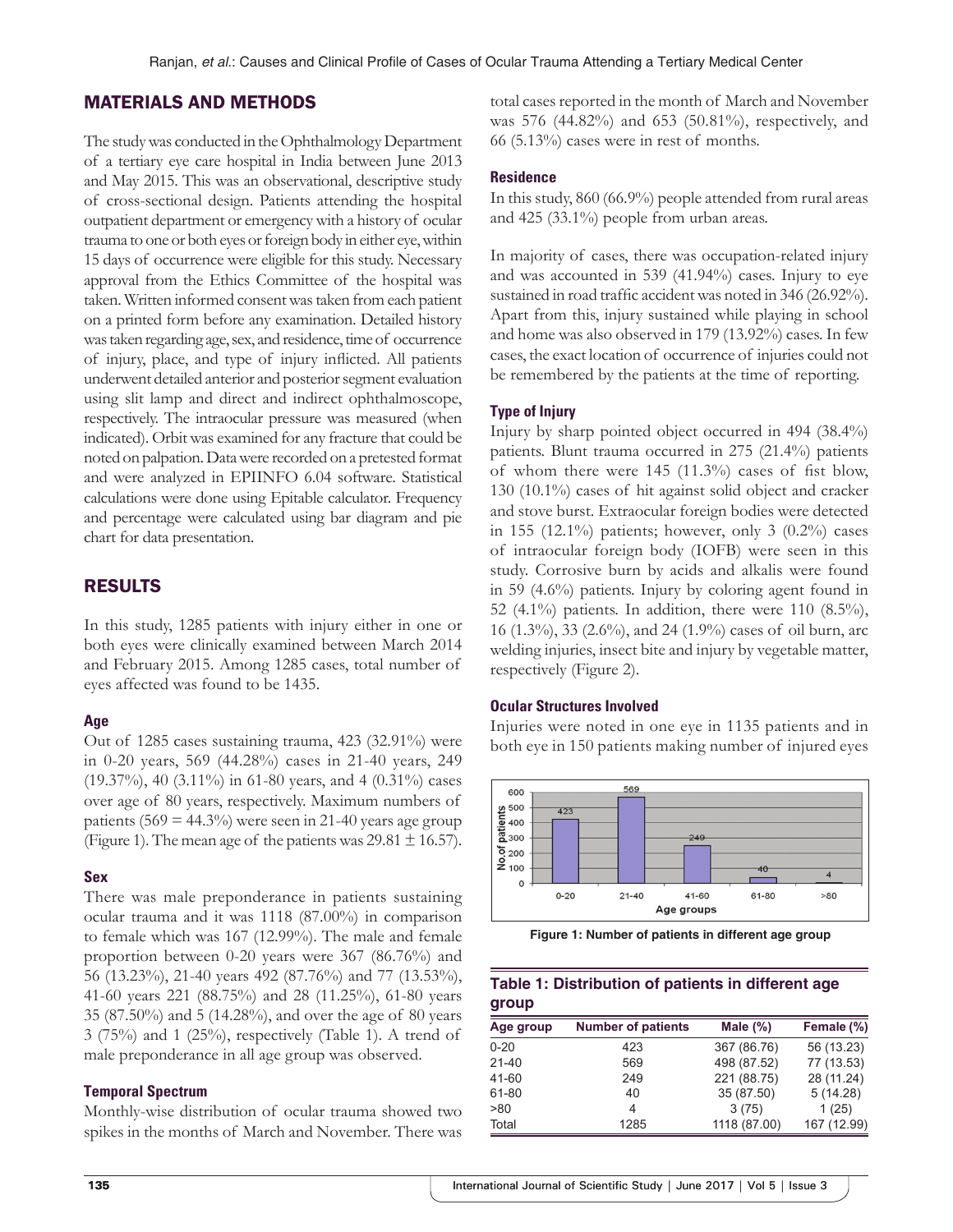1435 in 1285 patients. Again a single patient might have injuries at multiple structures of the eye. Corneal injuries accounted for the highest number of cases - 1049, of which there were epithelial abrasions in 618 cases and superficial foreign body in 49 cases. Lid injuries of all types accounted for 732 cases, 40 cases of globe rupture, 693 cases of subconjunctival hemorrhage, 52 cases of traumatic iridocyclitis, and 22 cases of lens subluxation or dislocation. In posterior segment, a good number of eyes could not be examined adequately. As the patients of this study were examined once only at first presentation, only a few injuries could be identified. Vitreous hemorrhage (10) and orbital fracture (19) were important ones.

## **Visual Loss**

A total of 558 (43.4%) of the patients suffered no visual loss at presentation, 324 (25.2%) had a visual loss of one line, 158 (12.3%) patients had a visual loss of two lines, 132 (10.3%) patients had a visual loss of three lines, 62 (4.9%) patients, and 51 (3.9%) patients had visual loss of 5 and 7 lines, respectively.

# **DISCUSSION**

In this study, it was evident that a huge number of patients regularly attend a tertiary care government hospital for treatment of eye injuries.

The most involved age group was 21-40 (44.3%) with mean age of 29.81  $\pm$  16.57. The age wise distribution of ocular trauma cases showed gradual decline in number with increasing age.

In most studies, the mean age varied between twenties and thirties.14-16 The risk-taking behavior, the lack of experience and knowledge of dangers in this age group were responsible in addition to nonavailability of facility of first aid. However, the number of patients presenting with trauma showed a linear decline with age. This can be explained by the fact that, during festival season, there is active involvement of younger population in making fun



and enjoyment in outdoor activities with fireworks and another means, while older peoples prefer to stay in indoor. The bimodal pattern seen in various western studies did not show up here. This was probably because of the low number of cases in the age group of more than 70 years, corresponding to India's life expectancy.

The male predominance of ocular trauma continued to prevail in this study. A male preponderance was reported by almost all authors working on ocular injuries.15,17-19 This is more relevant in Indian setting, where the majority of the population is rural and a considerable number of women are home makers with limited travel, work and sports. The higher incidence in males may be related to the injuries associated with assault, road traffic accidents, work, and sports.

Incidentally, the monthly distribution of ocular trauma corresponded to the festivals Holi (Doljatra) and Diwali. Holi is usually celebrated in March and Diwali in October/ November. A further analysis on a daily basis over this period showed a higher incidence of trauma closer to the festival periods. Seasonal variation observed in this study will help in planning and increasing health effort in health education during these seasons.

The majority of the patients were from rural areas (66.9%) and few from urban areas (33.1%).

The hospital where the study was undertaken was semiurban. Hence, findings as to nature, types and causes of injuries in this study differed on many situations in studies reported exclusively from rural population<sup>10</sup> or developed countries.<sup>11,17</sup>

The other epidemiological studies on ocular trauma have shown work related trauma to predominate.<sup>20</sup> In our study, work-related injuries were found to be 42.1%.

Injury by sharp objects (38.4%) can be compared to that reported as 42% and 36.4%, respectively, in the Singapore and Indian eye study.<sup>16,21</sup> A large number of sharp object or stick injury was not unexpected in an agricultural society where the predominant occupation is a daily wage laborer in the agricultural field. Furthermore, firewood was the fuel used for cooking in rural areas and injuries occurred when breaking sticks and cutting wood for fire. Blunt trauma occurred in 275 (21.4%) patients, which corroborate with the findings of a populationbased study in rural South India<sup>19</sup> and other studies.<sup>17</sup> Extraocular foreign bodies were detected in 155 (12.1%) cases; this is in contrast to 4.5% patients in Singapore study.11 Very few cases of IOFB 3 (0.23%) presented to **Figure 2: Mode of injury our hospital. This was usually associated with industrial**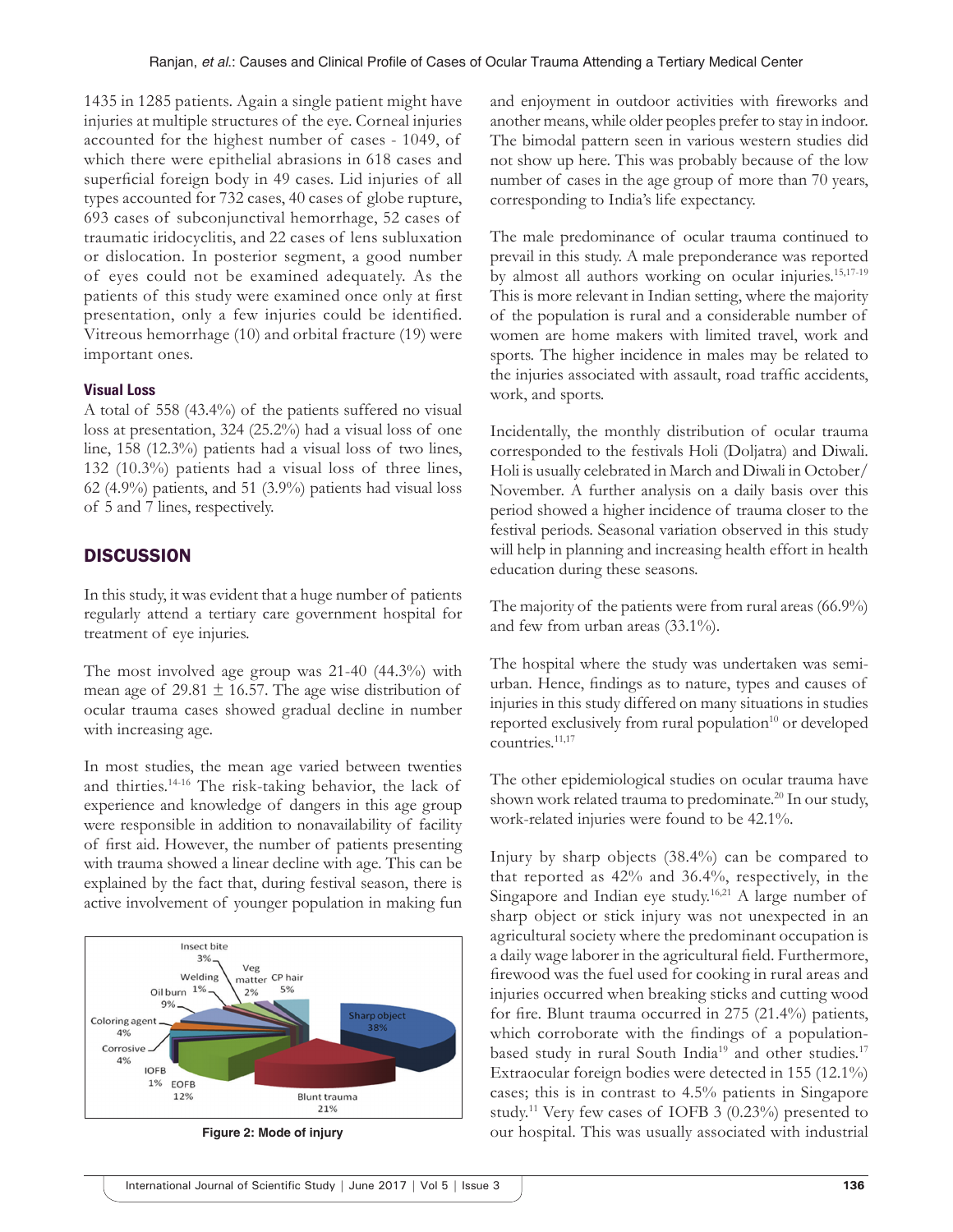trauma, construction works, lathe machine works, and stone cutters. This may be due to the majority of the patients from rural areas, and such types of injuries are more common in urban areas like industrialized urban area in Singapore where nearly 15% of the injuries were due to intraocular foreign bodies<sup>20</sup> or an Army General Hospital in China.13 Injury due to corrosive acids and alkalis in this study (4.6%) differed widely from Singapore eye study.5,11 This might be due to increase in the growth of industries in Singapore which led to more corrosive injuries than in this developing country. Injury by coloring agent occurred in Holi season. Injury by hot oil was higher in females. Insect bites were marked in both males and females. Caterpillar hair induced corneal injury was very common as caterpillars are very common in rural setting in this part of the country.

The patients were examined and data recorded only once and at first presentation. Further, follow-up and management were not in the scope of this study. Hence, even if any perforating injury was there, it could not be confirmed during the first examination.

According to the standardized classification of ocular trauma,16 all the ocular injuries presented in this study were categorized as shown in Table 2.

On the first presentation, blindness in one eye  $( $6/60$ )$ was noted in 51 (3.9%) eyes. This should not be concluded as the ultimate effect of trauma as there was no follow-up done. Trauma in both eyes was less common compared to trauma in one eye, similar to another study.13

The most significant finding was that majority of patients with foreign body did not know that they had foreign body in the eye and was diagnosed during eye examination. They reported for symptoms only. Another finding was that the maximum number of patients did not receive any first-aid before attending ophthalmologists of this tertiary care hospital. This indicates lack of consciousness or nonavailability of primary or secondary eye care services in

# **Table 2: Different ocular injuries among affected eyes (***n***=1435)**

| <b>Status of globe</b>           | <b>Type of injury</b> | <b>Affected eyes</b><br>number $(\%)$ |
|----------------------------------|-----------------------|---------------------------------------|
| Closed globe injuries $(n=1348)$ | Contusion             | 901 (66.84)                           |
|                                  | Lamellar laceration   | 447 (33.16)                           |
| Open globe injuries (n=87)       | Penetrating           | 44 (50.57)                            |
|                                  | <b>IOFB</b>           | 3(3.44)                               |
|                                  | Perforation           | 0(0.0)                                |
|                                  | Rupture               | 40 (45.97)                            |

IOFB: Intraocular foreign body

this area. Corneal complications which were very common can only be reduced by improving primary eye care and eye health education.

The patients were examined only once at the first presentation. The number of cases and the various types of injuries were noted, and the different types of data collected during the study, would help in getting an impression about the types, causation, and the relationship of different social status on injuries. These findings may be important for recommending future plans for managing injuries and also preventing blindness due to trauma. The most important is to conduct a well-designed study on this most important issue.

## REFERENCES

- 1. Omolase CO, Omolade EO, Ogunleye OT, Omolase BO, Ihemedu CO, Adeosun OA. Pattern of ocular injuries in Owo, Nigeria. J Ophthalmic Vis Res 2011;6:114-8.
- 2. Sorsby A. Injury. In: Modern Ophthalmology. 22<sup>nd</sup> ed. London: Butterworth; 1972. p. 429.
- 3. Khan MD, Mohammed S, Islam ZU, Khattyak MN. An 11 year review of ocular trauma in North West frontier Province of Pakistan. Pak J Ophthalmol 1991;7:15-8.
- 4. Kuhn F. Epidemiology of ocular trauma. In: Kuhn F, Morris R, Mester V, Witherspoon D, editors. Ocular Traumatology. Berlin, Heidelberg: Springer-Verlag; 2005. p. 47-77.
- 5. Jethani J, Vijayalaxmi P. Child: Eye Injuries or causes or prevention and control, public health, health education. India Community Eye Health J Indian Suppl 2005;18:58-60.
- 6. Tielsch JM, Parver L, Shankar B. Time trends in the incidence of hospitalized ocular trauma. Arch Ophthalmol 1989;107:519-23.
- 7. McGwin G Jr, Hall TA, Xie A, Owsley C. Trends in eye injury in the United States, 1992-2001. Invest Ophthalmol Vis Sci 2006;47:521-7.
- 8. Macdonald EC, Cauchi PA, Azuara-Blanco A, Foot B. Surveillance of severe chemical corneal injuries in the UK. Br J Ophthalmol 2009;93:1177-80.
- 9. Blomdahl S, Norell S. Perforating eye injury in the Stockholm population. An epidemiological study. Acta Ophthalmol (Copenh) 1984;62:378-90.
- 10. Mela EK, Dvorak GJ, Mantzouranis GA, Giakoumis AP, Blatsios G, Andrikopoulos GK, *et al.* Ocular trauma in a Greek population: Review of 899 cases resulting in hospitalization. Ophthalmic Epidemiol 2005;12:185-90.
- 11. Tomazzoli L, Renzi G, Mansoldo C. Eye injuries in childhood: A retrospective investigation of 88 cases from 1988 to 2000. Eur J Ophthalmol 2003;13:710-3.
- 12. Loon SC, Tay WT, Saw SM, Wang JJ, Wong TY. Prevalence and risk factors of ocular trauma in an urban South-East Asian population: The Singapore Malay Eye Study. Clin Exp Ophthalmol 2009;37:362-7.
- 13. Meiler W. Overview of ocular trauma. In: Albert D, Jakobiec F, editors. Principles and Practice of Ophthalmology. 2nd ed. Philadelphia, PA: WB Saunders Co.; 2001. p. 5179.
- 14. Srinivasan M, Mathen MM, Prajna NV. Risk factors, agents involved and visual outcome of penetrating injuries of the eye. All India Ophthalmological Society Conference Proceedings; 2001. p. 426-7.
- 15. Arya SK, Malhotra S, Dhir SP, Sood S. Ocular fireworks injuries. Clinical features and visual outcome. Indian J Ophthalmol 2001;49:189-90.
- 16. Mukherjee AK, Saini JS, Dabral SM. A profile of penetrating eye injuries. Indian J Ophthalmol 1984;32:269-71.
- 17. Rapoport I, Romem M, Kinek M, Koval R, Teller J, Belkin M, *et al.* Eye injuries in children in Israel. A nationwide collaborative study. Arch